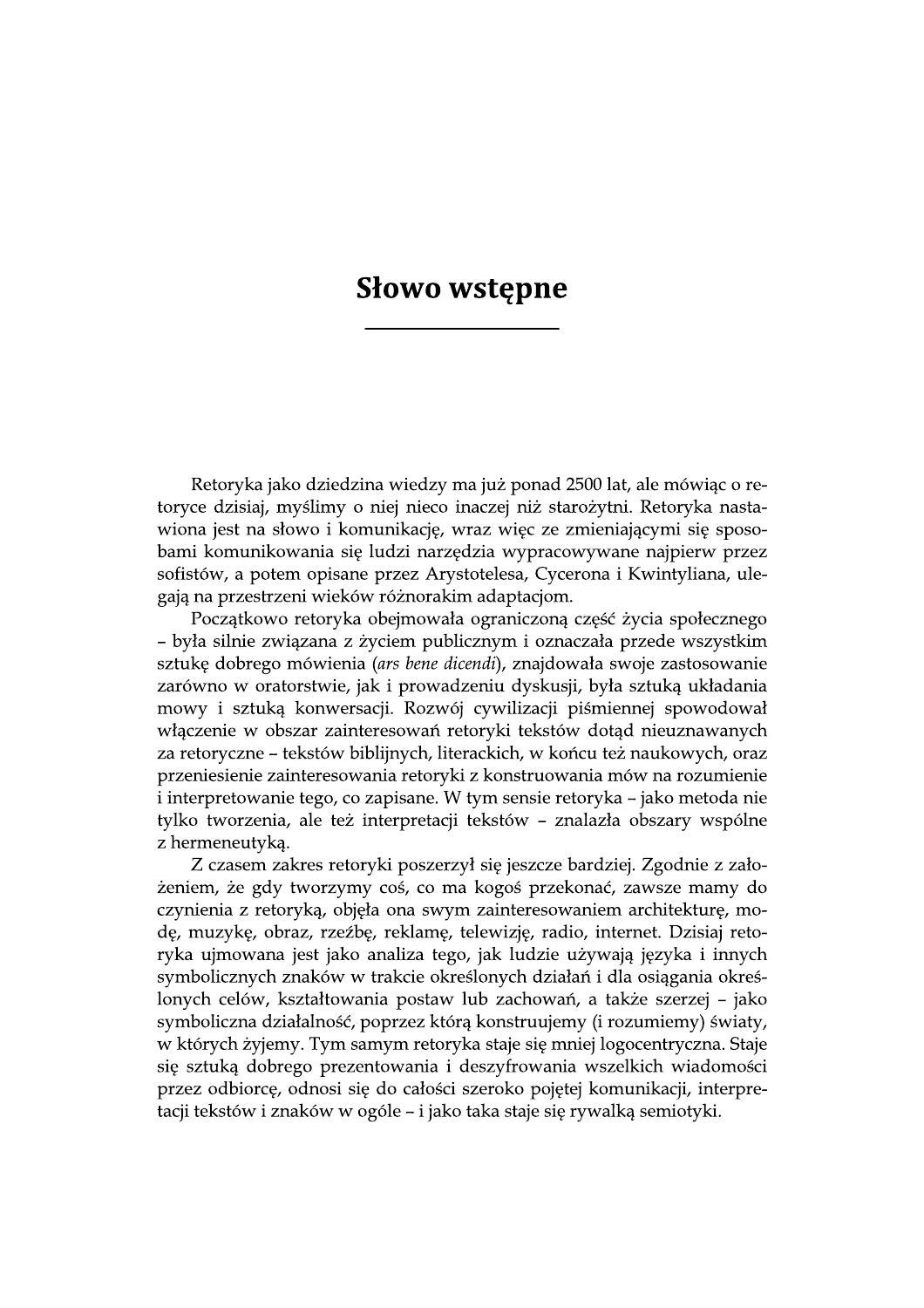Tę trwałość retoryki, ale też jej uniwersalność jako systemu pojęć i reguł tworzenia i analizowania wszelkiego typu tekstów, nie tylko językowych, pokazuje niniejszy tom. Zebrane w nim artykuły dowodzą nieustannej obecności retoryki w praktyce komunikacyjnej realizowanej w różnych sferach życia. Obecności, która możliwa jest dzięki temu, że retoryka nieustannie wchodzi w relacje - swoiste powinowactwa - z innymi dziedzinami: językoznawstwem, logiką, hermeneutyką, komunikologią, muzykologią, filmoznawstwem itd.

Część pierwsza, Uniwersalia retoryczne, prezentuje teksty, w których autorzy analizują problem ponadczasowości retoryki i jej znaczenia dla różnych obszarów aktywności intelektualnej i komunikacyjnej człowieka. Jakub Z. Lichański dowodzi, że retoryka, która uczyła i wciąż uczy porządkowania myśli i słów - tworzyła podwaliny współczesnej nauki. Luiza Rzymowska, prezentując zawarte w dialogu O mówcy refleksje Cycerona na temat relacji retoryki między innymi z filozofią i poezją, pokazuje, że głównym tematem dialogu jest to, co interesuje nas i dzisiaj, gdy podejmujemy refleksję nad powinowactwami retoryki. A zatem: granice retoryki, jej powiązania z innymi sztukami, a także otwartość lub zamkniętość na różne dziedziny. Według Cycerona wszelkie powinowactwa retoryki wynikają z tego, że jest ona uniwersalna. Pozwala więc eksplorować dowolne obszary działania człowieka. W tej części znalazły się również teksty prezentujące retorykę jako wielofunkcyjny system, w którym znajdują się zasoby potrzebne do tworzenia i badania tekstów. Agnieszka Budzyńska-Daca zwraca uwagę na zagadnienie gatunku jako narzędzia retorycznego i jego użyteczność zarówno dla procesu tworzenia, jak i badania dyskursu. Natomiast Barbara Bogołębska pokazuje przydatność progymnasmatów, które choć mają rodowód retoryczny, stanowią wspólny mianownik wielu nauk i dziedzin (np. prawa, psychologii, dziennikarstwa) i są obecne w różnych współczesnych praktykach komunikacyjnych.

Część druga, Retoryka i język, wskazuje na związki retoryki z językoznawstwem i pragmatyką (gdy przedmiotem badań staje się język w działaniu). Tadeusz Zgółka skupia się na jednym z aspektów powinowactwa retoryki i lingwistyki – na poprawności językowej, którą uznaje za ważną w obu tych dziedzinach. Monika Grzelka na przykładzie wspomnień prasowych o Tadeuszu Mazowieckim podejmuje refleksję nad ważną dla retoryki kategoria pamieci (*memoria*) i pokazuje, że rozmaite formy pamieci wymagają swoistych struktur narracyjnych. Natomiast dwa kolejne teksty dotyczą języka prawnego i prawniczego. Piotr Zbróg i Joanna Kowalczyk przedstawiają wybrane zagadnienia retoryki w wypowiedzi prawnej i dowodzą zasadności uznania każdego komunikatu powstającego w ramach dyskursu oficjalnoprawnego za perswazyjne, realizowane za pomocą narzędzi lingwi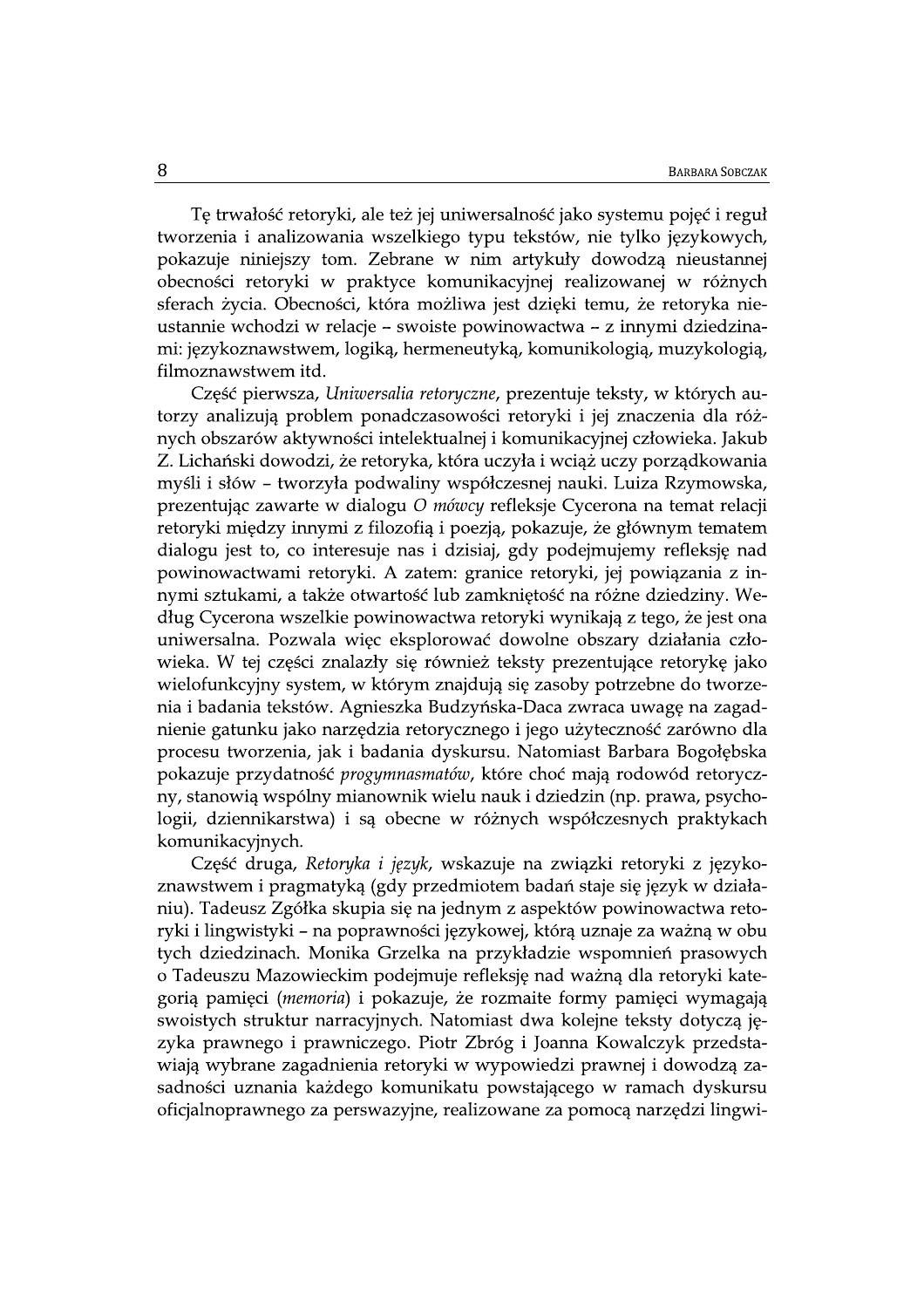stycznych, ekstralingwistycznych i pozalingwistycznych. Natomiast Beata Drabik-Fraczek, w kontekście rozważań nad zrozumiałością języka prawniczego dla odbiorcy niespecjalisty, wskazuje na powinowactwa retoryki i współczesnych koncepcji komunikacji.

W części trzeciej znalazły się teksty wskazujące na relacje między retoryką i muzyką. Mikołaj Zgółka, opisując podstawy retoryki muzycznej, skupia się przede wszystkim na baroku, uznając go za epokę najbardziej reprezentatywną i najbogatszą, jeśli chodzi o formy ekspresji muzyczno-retorycznej. Tomasz Górny z kolei dokonuje za pomocą narzędzi retorycznych analizy dzieła oświeceniowego - kantaty Jana Sebastiana Bacha. Punkt ciężkości w swoim wywodzie kładzie na warstwie literackiej utworu oraz na tych rozwiązaniach muzycznych (muzycznych figurach retorycznych), których zadaniem jest podkreślenie znaczenia tekstu.

Teksty, w których retoryka wiąże się z analizą przekazów wizualnych, gromadzi część czwarta. Monika Worsowicz bada, czy istnieją dające się wskazać zbieżności pomiędzy projektem graficznym czasopisma a retorycznymi zasadami i wskazówkami dotyczącymi poprawnego wygłaszania mowy. Koncentrując się na dwóch pojęciach: graficznym - layoucie, oraz retorycznym – pronuntiatio, przekonuje, że layout można traktować jako odpowiednik retorycznego actio. Rządzi się on bowiem podobnymi regułami jak wygłaszanie mowy. Piotr Lewiński z kolei, na podstawie analizy retorycznej reklam drukowanych, przedstawia funkcje figur wizualnych jako środka perswazji i argumentacji. Natomiast powinowactwa retoryki i sztuki filmowej śledzi Bogumiła Fiołek-Lubczyńska, która pokazuje filmowe "zbliżenie" jako źródło etosu i patosu w filmie.

Ostatnia część zbioru unaocznia związki retoryki z hermeneutyką i logika. Michał Januszkiewicz dowodzi, że retoryka i hermeneutyka przynależą do siebie jak awers i rewers: retoryka zajmuje się wytwarzaniem mowy, a hermeneutyka jej odczytaniem. Punktem wyjścia dla retorycznego procesu perswazji jest wyznaczanie płaszczyzny porozumienia (z pomocą topoi) i poznanie odbiorcy. Z tego samego miejsca wychodzi hermeneuta, który szukając zrozumienia, trafia na trop tego, co wspólne. Z kolei Tomasz R. Szymczyński stawia pytania o miejsce retoryki w hermeneutyce filozoficznej Hansa-Georga Gadamera. Autor ukazuje podstawowe dylematy pojęciowe hermeneutyki i, pokazując charakterystyczne dla niej rozwiązania, nierozerwalnie związane z rozumem praktycznym (w opozycji do rozumu teoretycznego), odnajduje wspólne miejsce dla retoryki i hermeneutyki. Tom zamyka tekst Bartosza Hordeckiego, który zajmuje się retoryką i logiką jako najstarszymi dziedzinami dociekań, w ramach których poszukuje się reguł organizujących procesy myślenia i komunikowania. Autor abstrahuje od charakteryzowania, czym logika i retoryka rzeczywiście są i jak sytuują się